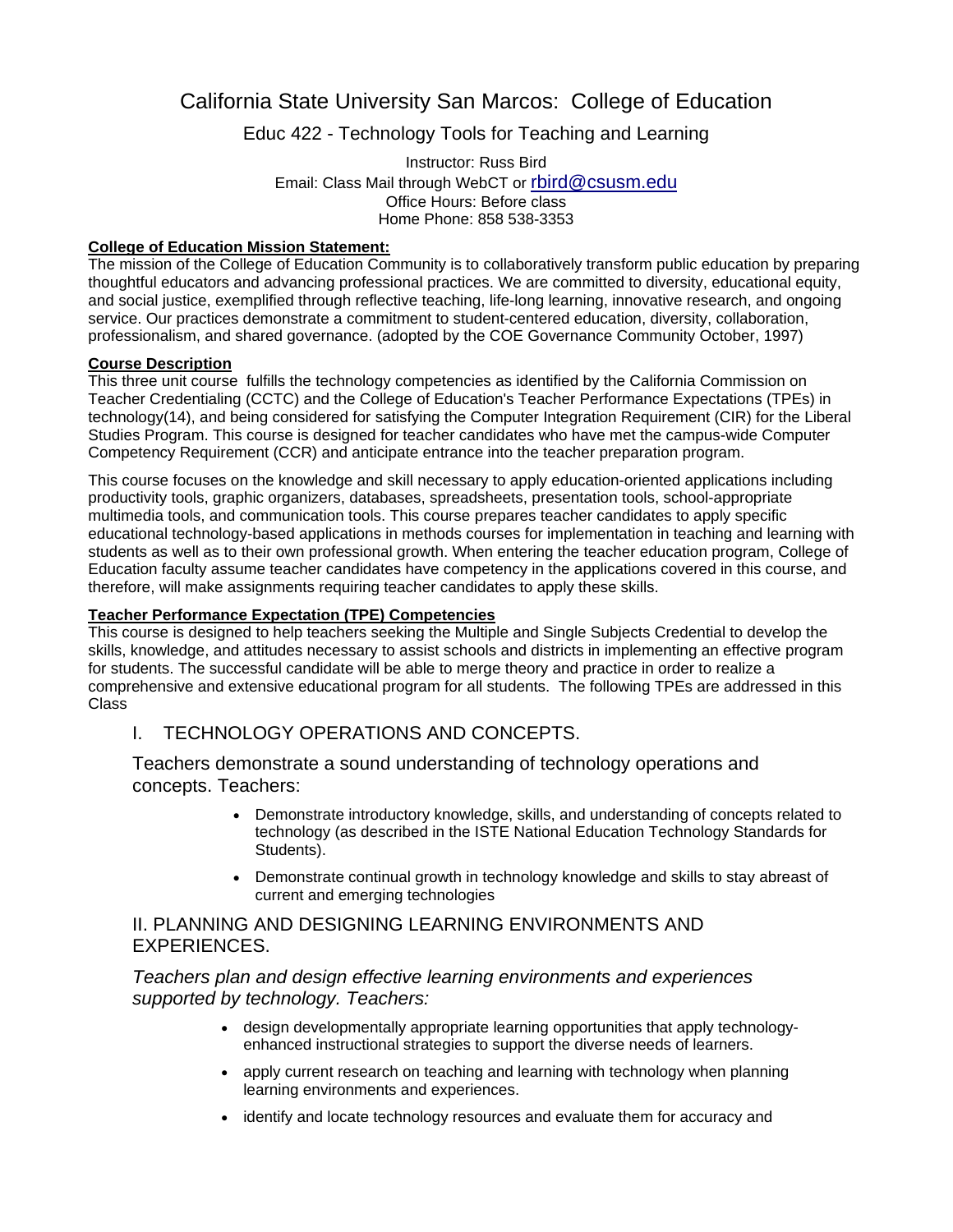suitability.

- plan for the management of technology resources within the context of learning activities.
- plan strategies to manage student learning in a technology-enhanced environment.

## III. TEACHING, LEARNING, AND THE CURRICULUM.

*Teachers implement curriculum plans that include methods and strategies for applying technology to maximize student learning. Teachers:* 

- facilitate technology-enhanced experiences that address content standards and student technology standards.
- use technology to support learner-centered strategies that address the diverse needs of students.
- apply technology to develop students' higher order skills and creativity.
- manage student learning activities in a technology-enhanced environment.

### IV. ASSESSMENT AND EVALUATION.

*Teachers apply technology to facilitate a variety of effective assessment and evaluation strategies. Teachers:* 

- apply technology in assessing student learning of subject matter using a variety of assessment techniques.
- use technology resources to collect and analyze data, interpret results, and communicate findings to improve instructional practice and maximize student learning.
- apply multiple methods of evaluation to determine students' appropriate use of technology resources for learning, communication, and productivity.

### V. PRODUCTIVITY AND PROFESSIONAL PRACTICE.

Teachers use technology to enhance their productivity and professional practice. Teachers:

- Use technology resources to engage in ongoing professional development and lifelong learning.
- Continually evaluate and reflect on professional practice to make informed decisions regarding the use of technology in support of student learning.
- Apply technology to increase productivity.
- Use technology to communicate and collaborate with peers, parents, and the larger community in order to nurture student learning.

### VI. SOCIAL, ETHICAL, LEGAL, AND HUMAN ISSUES.

Teachers understand the social, ethical, legal, and human issues surrounding the use of technology in PK-12 schools and apply those principles in practice. Teachers:

- Model and teach legal and ethical practice related to technology use.
- Apply technology resources to enable and empower learners with diverse backgrounds, characteristics, and abilities.
- Identify and use technology resources that affirm diversity.
- Promote safe and healthy use of technology resources.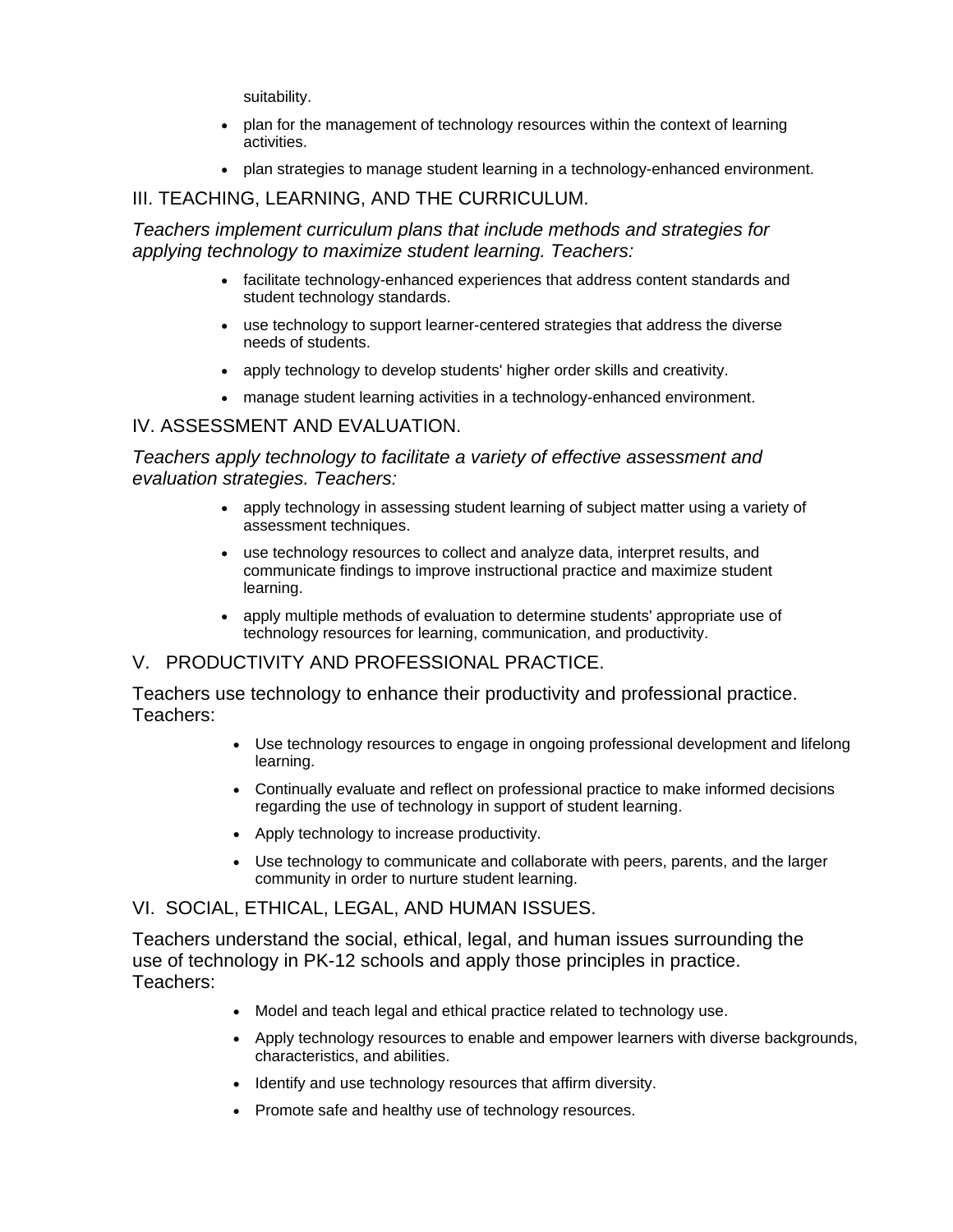### • Facilitate equitable access to technology resources for all students.

### Secondary Emphasis:

- TPE 4 Making Content Accessible
- TPE 5 Student Engagement
- TPE 6 Developmentally Appropriate Teaching Practices
- TPE 7 Teaching English Language Learners
- TPE 12 Professional, Legal, and Ethical
- TPE 13 Professional Growth
- TPE 14 Standards 2, 3 and 4

**Course Objectives:** Teacher Candidates will demonstrate competency in:

- 1. Meeting the ISTE Standards I VI outlined above
- 2. Use educational technology tools that are applied in teaching and learning and be introduced to emerging technologies
- 3. Setting up an electronic portfolio (Taskstream) for completion in the CSUSM teacher credentialing program.

#### **Prerequisites**

The prerequisite for this course is completion of the campus-wide computer competency requirement. This can fulfilled by successful completion of one of the following:

- Taking the CSUSM CCR assessment or
- Completion of an approved computer literacy course at the college level or
- Demonstrating a certain level of technology competency during individual conference with instructor

### **Required Supplies:** Bring every class meeting

- ISTE/CUE Student Membership (textbook) \$54.00
- Membership in **Task Stream** \$25 \$75 (depending on how long you join for)
- 1 Mass Storage Device: At least 256 MB USB storage device \$25. I recommend an iPod
- Headphones and microphone \$20
- 50 page Spiral Notebook \$1.00

### **College of Education Attendance Policy:**

"Due to the dynamic and interactive nature of courses in the College of Education, all students are expected to attend all classes and participate actively. At a minimum, students must attend more than 80% of class time, or s/he many not receive a a passing grade for the course at the discretion of the instructor. Individual instructors may adopt more stringent attendance requirements. Should the student have extenuating circumstances, s/he should contact the instructor as soon as possible."

#### **Attendance and Participation**

A good student (and soon to be teacher) is one who adheres to standards of dependability and promptness. If more than 2 class sessions are missed or there is tardiness (or leave early) for more than 3 sessions, the teacher candidate cannot receive an A. If more than 3 class sessions are missed the grade earned cannot exceed a C. Late assignments will be penalized. If extraordinary circumstances occur, please make an effort to contact the instructor. **Remember that communication is the key to success in this class and as a teacher.** Students are required to use WebCT email and check it at least two times per week to communicate with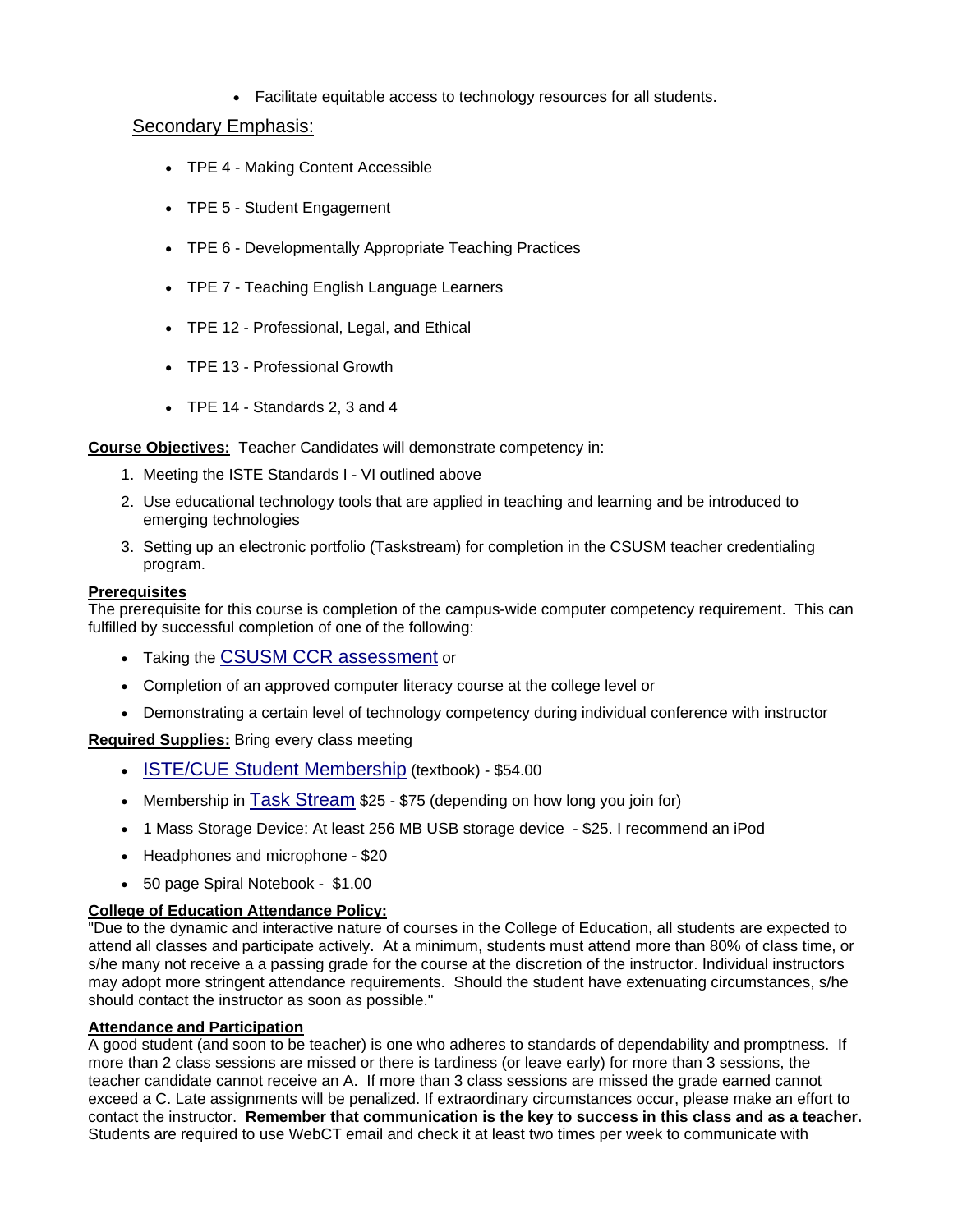instructor and peers.

#### **Plagiarism and Cheating**

You have decided to become a teacher. You are willingly becoming a role model. You are going to be held to a higher standard than most professions. Academic dishonesty will not be tolerated and will result in a failing grade for this course and will be reported to the University. This shouldn't even be an issue now that you have chosen to become a teacher.

### **Authorization to Teach English Language learners**

The CSUSM credential program has been specifically designed to prepare teachers for the diversity of languages often encountered in California public school classrooms. The authorization to teach English learners is met through the infusion of content and experiences within the credential program as well as additional coursework. Students successfully completing this program receive a credential with authorization to teach English Learners. (Approved by CCTC in SB2042 Program Standards, August 2002)

#### **Disable Student Services**

Students with disabilities who require academic accommodations must be approved for services by providing appropriate and recent documentation to the Office of Disabled Student Services (DDS). This office is located in Craven Hall 5205 and can be contacted by phone at (760)750-4905, or TDD (760)750-4909. Students authorized by DSS to receive accommodations should meet with the instructor during office hours or by appointment.

### **Grading and Assignments**

Final grade will be based on a percent of total points according to this scale:

92 and above: A 90,91: A-88, 89: B+ 82 - 87: B 80, 81: B-77, 78, 79: C+ 72 - 76: C 68 - 71: C-55 - 67: D 54 and Below: F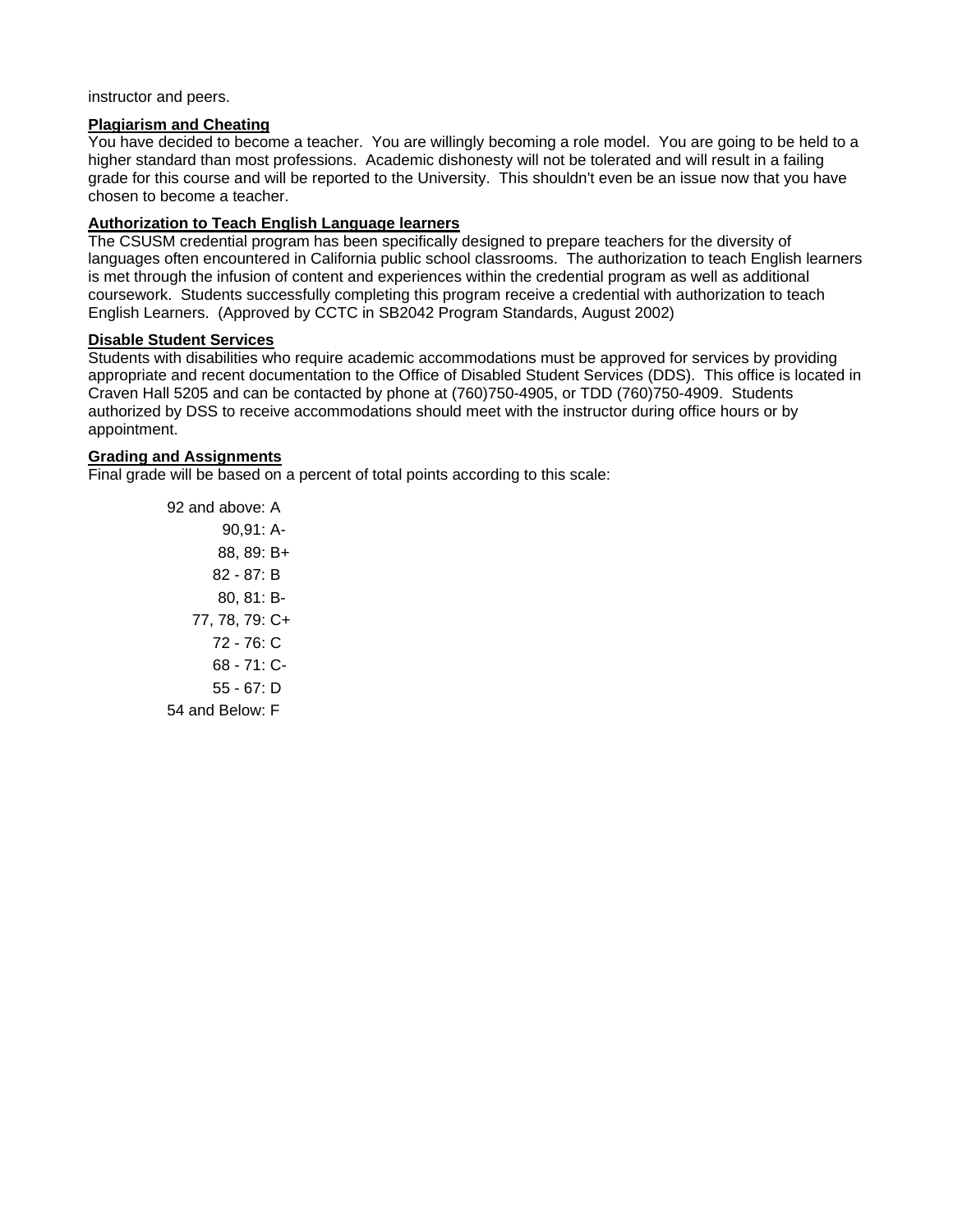**Schedule and Course Outline:** Assignment point values can be found on WebCT. This is a **sample schedule** of a semester please check the webct class modules for night to night specific schedule.

| Week 1: 8/29                                                                                                                                                                                                                                                                                                                                                                                                                                                                                                                                                                                                                                                                                                                                                                                                                                                                                                                                                                                                                                                            |                   |                                                                                                                                                                                                                                                                                                                                                                                           |
|-------------------------------------------------------------------------------------------------------------------------------------------------------------------------------------------------------------------------------------------------------------------------------------------------------------------------------------------------------------------------------------------------------------------------------------------------------------------------------------------------------------------------------------------------------------------------------------------------------------------------------------------------------------------------------------------------------------------------------------------------------------------------------------------------------------------------------------------------------------------------------------------------------------------------------------------------------------------------------------------------------------------------------------------------------------------------|-------------------|-------------------------------------------------------------------------------------------------------------------------------------------------------------------------------------------------------------------------------------------------------------------------------------------------------------------------------------------------------------------------------------------|
| <b>Topics</b>                                                                                                                                                                                                                                                                                                                                                                                                                                                                                                                                                                                                                                                                                                                                                                                                                                                                                                                                                                                                                                                           | <b>What's Due</b> | <b>Assignments</b>                                                                                                                                                                                                                                                                                                                                                                        |
| Who are you? Introduction<br><b>Course Norms and Expectations</b><br>(Computer Competency<br>requirement and proof, Syllabus,<br>Food, Communication, Microsoft<br>Office)<br>Help in Library Computer Lab 2nd<br>$\bullet$<br>floor- Purchase a print card, log in<br>Supplies: Storage solution, spiral<br>$\bullet$<br>notebook, dv tape<br>Class Interface: WebCT<br>$\bullet$<br>Create password page in spiral or<br>use class resource password page<br><b>Windows Explorer Basics:</b><br>$\bullet$<br>• windows $key + E + D$<br>• Browser Basics<br><b>Print Screen Command</b><br>Saving Rules:<br>no capitals<br>$\bullet$<br>no spaces,<br>$\bullet$<br>use_instead<br>• everything goes in<br>ed 422 folder to<br>organize and keep<br>tract of where your<br>files are.<br>• no "crazy" characters<br><b>Introduction Letter</b><br><b>Discussion Board - Submit</b><br>introduction letter to<br><b>Discussion Board</b><br>Sign up for yahoo account<br><b>Yahoo Bookmark</b><br>Demonstration<br><b>Yahoo Bookmark-</b><br><b>Internet Assignment</b> |                   | Purchase all<br>$\bullet$<br>supplies<br><b>ISTE, Task</b><br>$\bullet$<br><b>Stream yahoo</b><br>account<br>registration !!!<br>WebCT account<br>set up library 2nd<br>floor<br>Introduction<br>$\bullet$<br>Letter<br>• Discussion Board -<br>Submit introduction<br>letter to Discussion<br>Board<br>• Look at 3 other<br>introduction Letters<br>and give feedback<br>to the authors. |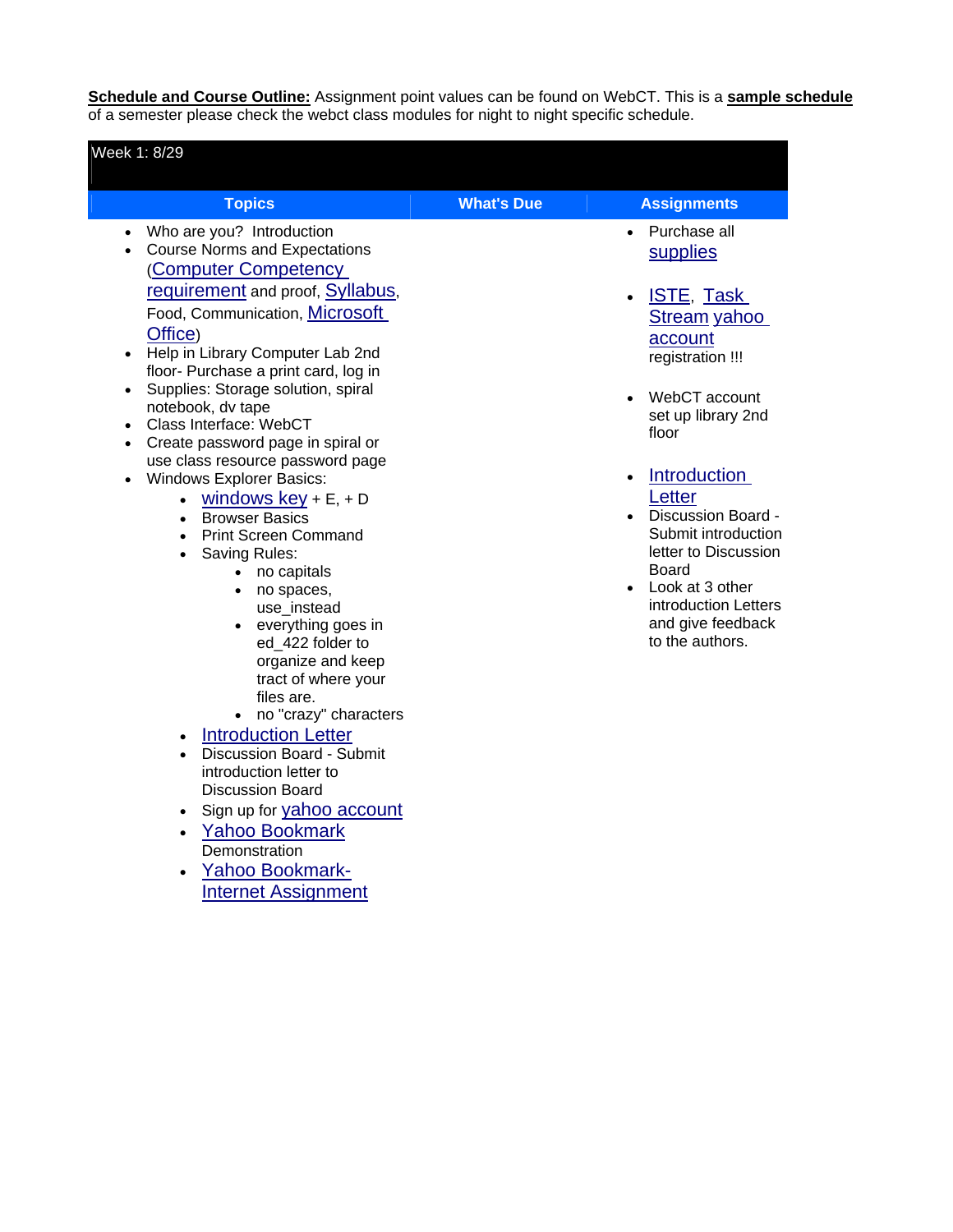| Week 2: 9/5: School Holiday, don't come to class, but complete the assignments |  |  |  |  |
|--------------------------------------------------------------------------------|--|--|--|--|
|--------------------------------------------------------------------------------|--|--|--|--|

| $\kappa$ $z$ . 3/J. Juliuul Huliday, durft curle tu class, but cumplete the assignments<br><b>Topics - Instructions</b>                                                                                                                                                                                                                                                                                                                                                                                                                                                                                                                                                                                                                             | <b>What's Due</b>                                                                                                                                                                                                                                                                | <b>Assignments</b>                                                                                                                                                                                                                                 |
|-----------------------------------------------------------------------------------------------------------------------------------------------------------------------------------------------------------------------------------------------------------------------------------------------------------------------------------------------------------------------------------------------------------------------------------------------------------------------------------------------------------------------------------------------------------------------------------------------------------------------------------------------------------------------------------------------------------------------------------------------------|----------------------------------------------------------------------------------------------------------------------------------------------------------------------------------------------------------------------------------------------------------------------------------|----------------------------------------------------------------------------------------------------------------------------------------------------------------------------------------------------------------------------------------------------|
| Watch tonight's plans<br>$\bullet$<br>You will need <u>Windows</u><br>$\bullet$<br>media player and you may<br>have to adjust the volume to<br>here me<br>Electronic Portfolio - Task<br>$\bullet$<br>Stream, did you get signed up, if not<br>do it now please.<br><b>Statement of Own work</b><br>$\bullet$<br>Sign up and complete CTAP2 Pre-<br>$\bullet$<br><b>Assessment</b><br><b>Click here for video</b><br>$\bullet$<br><b>instructions</b><br>Setup folders on USB storage device<br>$\bullet$<br>and backup on H drive (you won't be<br>able to do this until you are on<br>campus). Make a folder called<br>ed_422 on your USB storage device.<br>Within this folder set up folders<br>called:<br>web_page<br>$\bullet$<br>images<br>. | <b>Supplies</b><br>٠<br><b>ISTE</b> and Task<br><b>Stream</b><br>registration!!!<br><b>Introduction</b><br>Letter<br>Submit<br>introduction<br>letter to the<br>Class<br>Discussion area<br>, look at 3 other<br>Introduction<br>Letters and give<br>feedback to the<br>authors. | Statement of<br>Own work<br><b>CTAP2 Pre-</b><br>Assessment<br>turned in using the<br>print screen<br>command and<br>pasted into word<br><b>Print Screen of File</b><br>Organization<br>Yahoo<br><b>Bookmark-</b><br>Internet<br><b>Assignment</b> |

- powerpoint
- video
- inspiration
- Click here for video **instructions**
- Do a "Print Screen" of your windows explorer showing your USB storage device and the folders and subfolders showing. Paste it into a word file. Crop the screen to show you folders. Save as a word a file, then turn into File organization Assignment on **WebCT**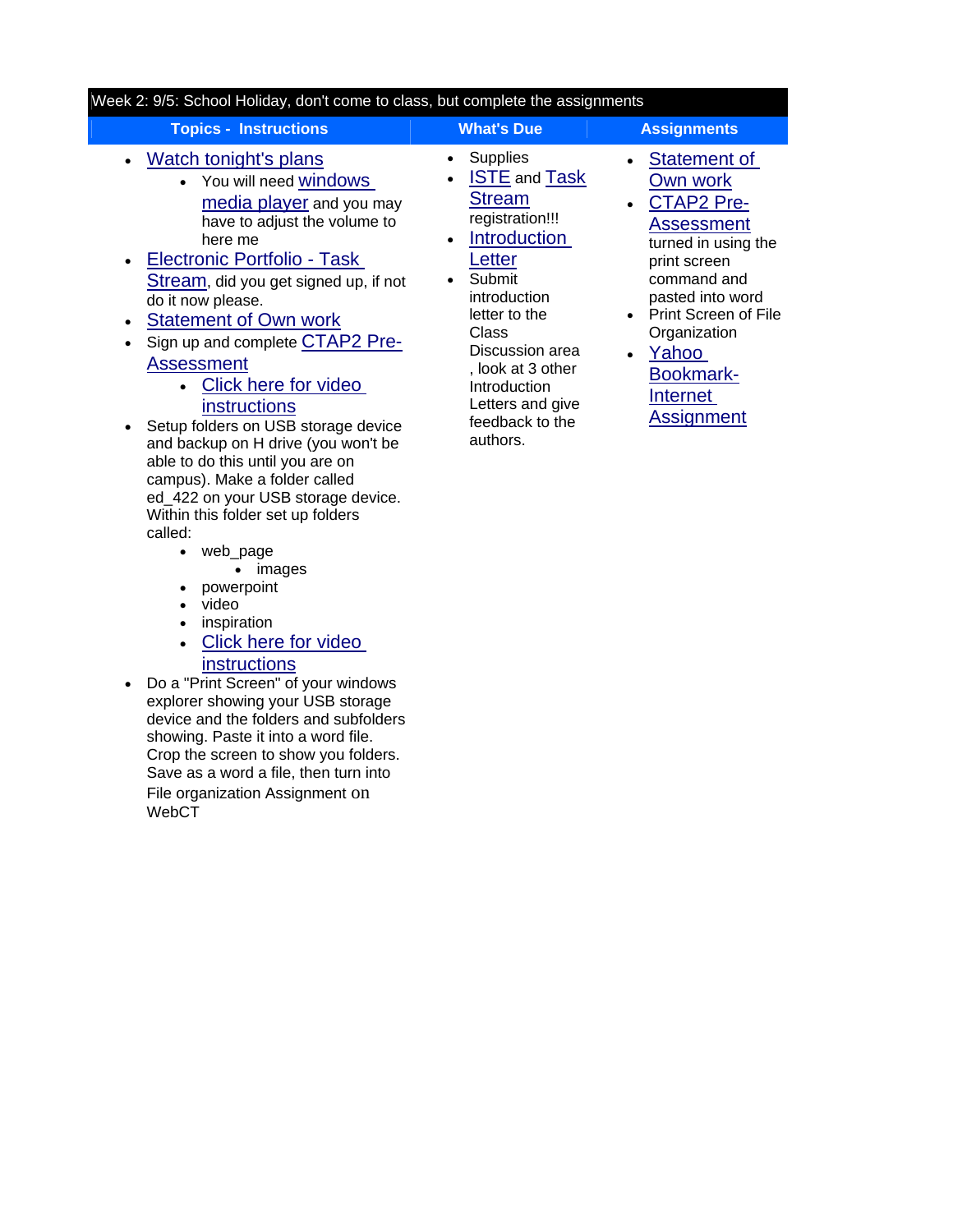| Week 3: 9/12                                                                                                                                                                                                                                                           |                                                                                                                                                                              |                                                                                                                          |
|------------------------------------------------------------------------------------------------------------------------------------------------------------------------------------------------------------------------------------------------------------------------|------------------------------------------------------------------------------------------------------------------------------------------------------------------------------|--------------------------------------------------------------------------------------------------------------------------|
| <b>Topics</b>                                                                                                                                                                                                                                                          | <b>What's Due</b>                                                                                                                                                            | <b>Assignments</b>                                                                                                       |
| <b>Newsletter Assignment</b><br>$\bullet$<br>Journal Assignment Explaination<br>$\bullet$<br>Making the Grade (\$100/life)<br>$\bullet$<br>Demonstration<br>MyGradebook (\$35/year) - online<br>$\bullet$<br>option<br><b>Making the Grade Assignment</b><br>$\bullet$ | <b>Statement of</b><br>Own work<br>CTAP2<br>Assessment<br>Print Screen of<br><b>File</b><br>Organization<br>Yahoo<br>$\bullet$<br>Bookmark-<br>Internet<br><b>Assignment</b> | <b>Newsletter</b><br>$\bullet$<br>Assignment<br>Making the<br>$\bullet$<br>Grade<br>Assignment<br>Journal 1<br>$\bullet$ |

| Week 4: 9/19                                                                                                                                                                                                                                                                                                                                                                                                                                                                            |                                                                                                                                             |                                                                                                                          |
|-----------------------------------------------------------------------------------------------------------------------------------------------------------------------------------------------------------------------------------------------------------------------------------------------------------------------------------------------------------------------------------------------------------------------------------------------------------------------------------------|---------------------------------------------------------------------------------------------------------------------------------------------|--------------------------------------------------------------------------------------------------------------------------|
| <b>Topics</b>                                                                                                                                                                                                                                                                                                                                                                                                                                                                           | <b>What's Due</b>                                                                                                                           | <b>Assignments</b>                                                                                                       |
| Reviewing tool bar in Word<br>$\bullet$<br>voice comments<br><b>Equation Editor</b><br>Database Activity-follow directions in<br>$\bullet$<br>WebCT<br><b>Basic Excel Demonstration -</b><br>$\bullet$<br>Graphing<br>In my class<br>$\bullet$<br><b>Earthworm Spreadsheet</b><br>$\bullet$<br>Activity<br>Cool Web site Demo:<br><b>Scientific American</b><br><b>Frontiers</b><br><b>Froguts</b><br>$\bullet$<br><b>Brainpop</b><br>$\bullet$<br><b>United Streaming</b><br>$\bullet$ | <b>Newsletter</b><br>Assignment<br>Making the<br>Grade<br>Assignment<br>Earthworm<br><b>Spreadsheet</b><br>Activity<br>Database<br>Activity | Journal 2<br>$\bullet$<br>Database Activity<br>Earthworm<br>$\bullet$<br><b>Spreadsheet</b><br>Activity<br>Filamentality |

# Week 5: 9/26

| <b>Topics</b>                                                                                                                                                                                                                        | <b>What's Due</b> | <b>Assignments</b>                                                                                                                                                               |
|--------------------------------------------------------------------------------------------------------------------------------------------------------------------------------------------------------------------------------------|-------------------|----------------------------------------------------------------------------------------------------------------------------------------------------------------------------------|
| Producer<br>$\bullet$<br>• Mr. Bird Examples<br>• Force-Friction<br>Lecture<br>Changing<br>$\bullet$<br><b>Between Units</b><br>Producer<br>$\bullet$<br><b>Curriculum</b><br><b>Movies</b><br><b>PowerPoint Basics</b><br>$\bullet$ | Filamentality     | <b>PowerPoint</b><br><b>Standards</b><br>Lesson<br>Read Introduction<br>Letters on<br><b>Discussion board</b><br>to help form group<br>members for Video<br>Project<br>Journal 3 |

• PowerPoint Standards Lesson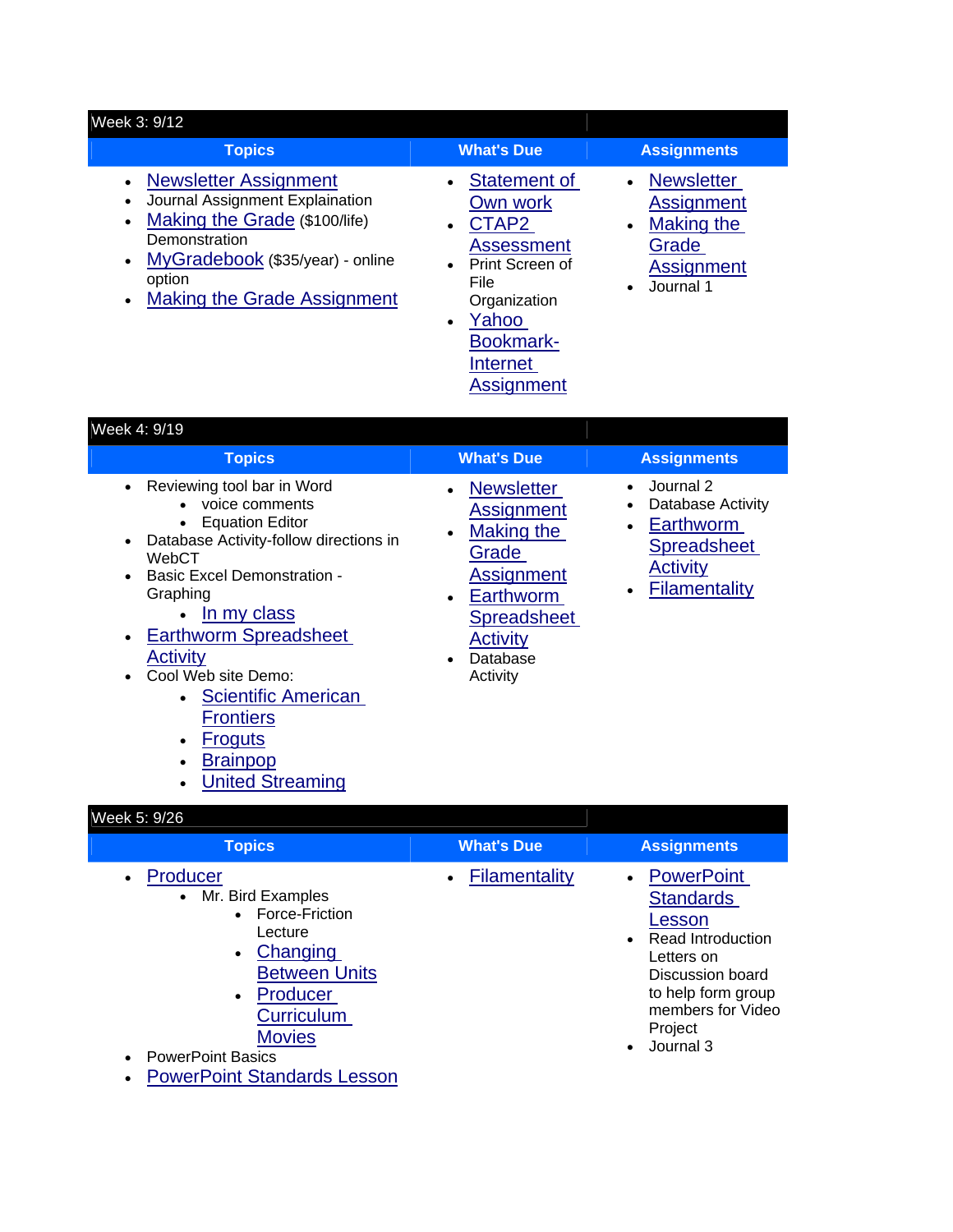| Week 6: 10/3                                                                                                                                                                                     |                                                 |                                                                                                                |
|--------------------------------------------------------------------------------------------------------------------------------------------------------------------------------------------------|-------------------------------------------------|----------------------------------------------------------------------------------------------------------------|
| <b>Topics</b>                                                                                                                                                                                    | <b>What's Due</b>                               | <b>Assignments</b>                                                                                             |
| <b>PowerPoint Standards Lesson</b><br>$\bullet$<br>presentations to small groups<br>Filamentality<br>$\bullet$<br>Sample Student Lessons<br><b>Inspiration Software Project</b><br>Week 7: 10/10 | <b>PowerPoint</b><br><b>Standards</b><br>Lesson | Inspiration<br><b>Software</b><br>Project<br><b>PowerPoint</b><br><b>Reflection</b><br>Assignment<br>Journal 5 |
| <b>Topics</b>                                                                                                                                                                                    | <b>What's Due</b>                               | <b>Assignments</b>                                                                                             |
| Remind you to sign up for Task<br>$\bullet$<br>Stream                                                                                                                                            | <b>PowerPoint</b><br><b>Reflection</b>          | Journal 6<br>Teacher Web Page                                                                                  |

| Week 8: 10/17                                                              |                   |                                                 |
|----------------------------------------------------------------------------|-------------------|-------------------------------------------------|
| <b>Topics</b>                                                              | <b>What's Due</b> | <b>Assignments</b>                              |
| • Translation programs on the web<br>Work on Teacher Web Page<br>$\bullet$ | Journal 1-6       | Teacher Web Page<br>in Geocities<br>Pagebuilder |

| Week 9: 10/24                                                                                                                                                                                                                                                                                                                                                                           |                                                    |                                                                                                                                                                           |
|-----------------------------------------------------------------------------------------------------------------------------------------------------------------------------------------------------------------------------------------------------------------------------------------------------------------------------------------------------------------------------------------|----------------------------------------------------|---------------------------------------------------------------------------------------------------------------------------------------------------------------------------|
| <b>Topics</b>                                                                                                                                                                                                                                                                                                                                                                           | <b>What's Due</b>                                  | <b>Assignments</b>                                                                                                                                                        |
| <b>Software Evaluation</b><br>$\bullet$<br><b>Copyright and Fair Use</b><br>$\bullet$<br><b>Video in Education</b><br>$\bullet$<br>Subscribe to Blue Web'n free<br>$\bullet$<br>weekly updates: Incredible resource<br>of websites for educators. Add this<br>site to your Yahoo Bookmarks if you<br>haven't already done so.<br>• Video Project: Start the planning of<br>your project | Teacher Web<br>Page in<br>Geocities<br>Pagebuilder | <b>Software</b><br>$\bullet$<br><b>Evaluation</b><br>Copyright and<br>$\bullet$<br><b>Fair Use</b><br>Video in<br>$\bullet$<br><b>Education</b><br>Journal 7<br>$\bullet$ |

• Groups for video project

• Come up with an idea for

formed

next week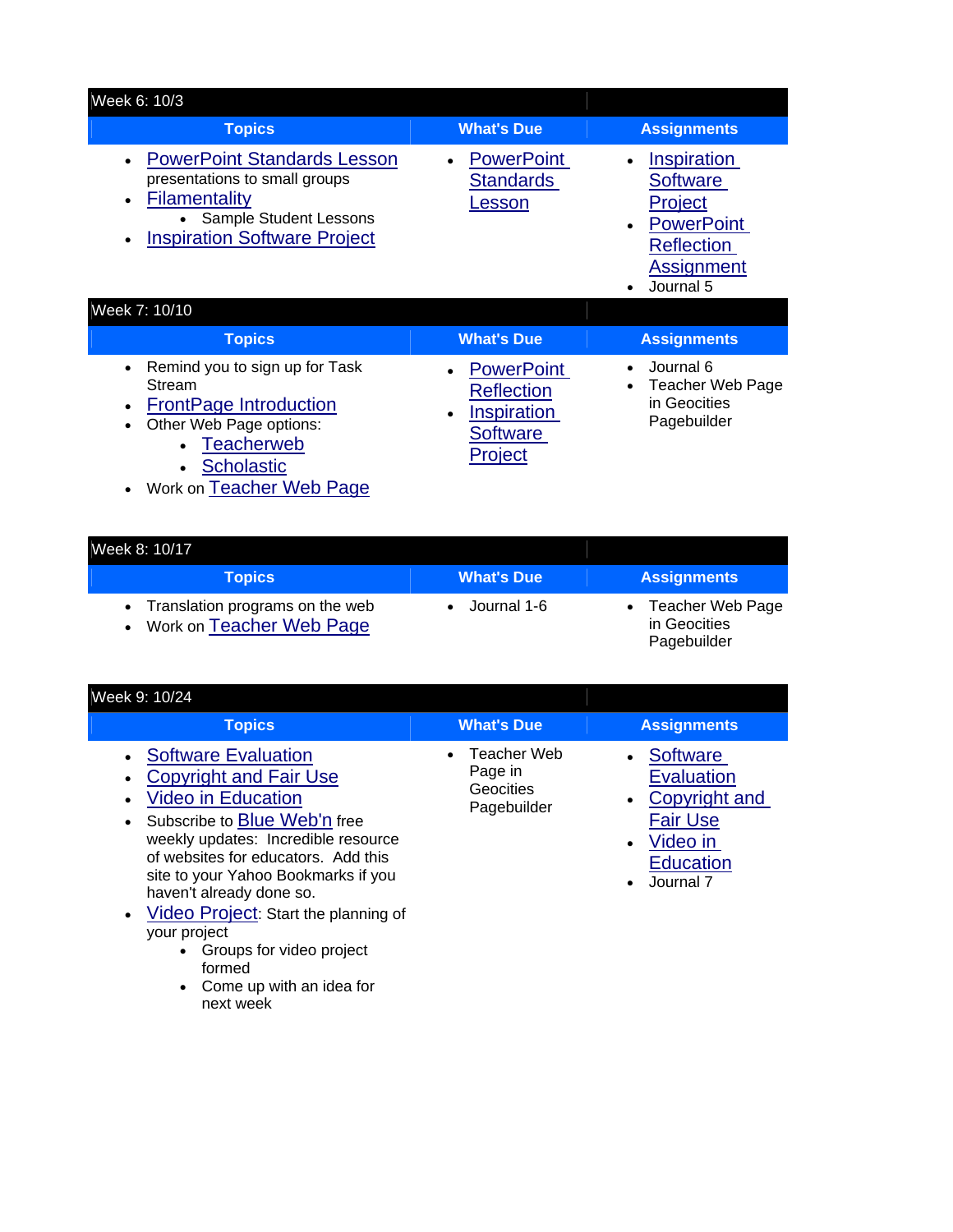| Week 10: 10/31                                                                                                        |                                                                                                                                                                    |                                   |
|-----------------------------------------------------------------------------------------------------------------------|--------------------------------------------------------------------------------------------------------------------------------------------------------------------|-----------------------------------|
| <b>Topics</b>                                                                                                         | <b>What's Due</b>                                                                                                                                                  | <b>Assignments</b>                |
| Work on Video Project<br>$\bullet$<br><b>Story board</b><br>$\bullet$<br>Filming<br>$\bullet$<br>Editing<br>$\bullet$ | <b>Software</b><br><b>Evaluation</b><br><b>Copyright and</b><br><b>Fair Use</b><br>Video in<br>$\bullet$<br><b>Education</b><br>Groups for video<br>project formed | Journal 8<br><b>Video Project</b> |

| Week11: 11/7                                                                 |                   |                              |
|------------------------------------------------------------------------------|-------------------|------------------------------|
| <b>Topics</b>                                                                | <b>What's Due</b> | <b>Assignments</b>           |
| Work on Video Project<br>$\bullet$<br><b>Filming</b><br>$\bullet$<br>Editing |                   | Journal 9<br>• Video Project |

• Finishing

| Week 12: 11/14                                                                                                                                                                                                                                                 |                      |                                                                                              |
|----------------------------------------------------------------------------------------------------------------------------------------------------------------------------------------------------------------------------------------------------------------|----------------------|----------------------------------------------------------------------------------------------|
| <b>Topics</b>                                                                                                                                                                                                                                                  | <b>What's Due</b>    | <b>Assignments</b>                                                                           |
| <b>Course Evaluation Please!</b><br><b>Portfolio Task Stream</b><br><b>Introduction</b><br>• Using Task Stream<br><b>Software Project Introduction</b><br>Meet with group for <b>Software</b><br><b>Project Presentations</b><br><b>Software Search Engine</b> | <b>Video Project</b> | <b>Software</b><br>$\bullet$<br>Project<br>Portfolio<br>$\bullet$<br>Journal 10<br>$\bullet$ |

| <b>Topics</b>                                                                                                              | <b>What's Due</b> | <b>Assignments</b>      |
|----------------------------------------------------------------------------------------------------------------------------|-------------------|-------------------------|
| Meet with group for <b>Software</b><br>$\bullet$<br><b>Group Project Presentations -- This</b><br>is a scheduled work day. |                   | Journal 11<br>$\bullet$ |

| I WEEK 14. TI/Z8                                                        |                                  |                                                                           |
|-------------------------------------------------------------------------|----------------------------------|---------------------------------------------------------------------------|
| <b>Topics</b>                                                           | <b>What's Due</b>                | <b>Assignments</b>                                                        |
| • Software Group Project<br><b>Presentations</b><br>• CTAP Growth Chart | Software<br><b>Group Project</b> | Journal 12<br>• Software Project<br>Reflections<br>• CTAP Growth<br>Chart |